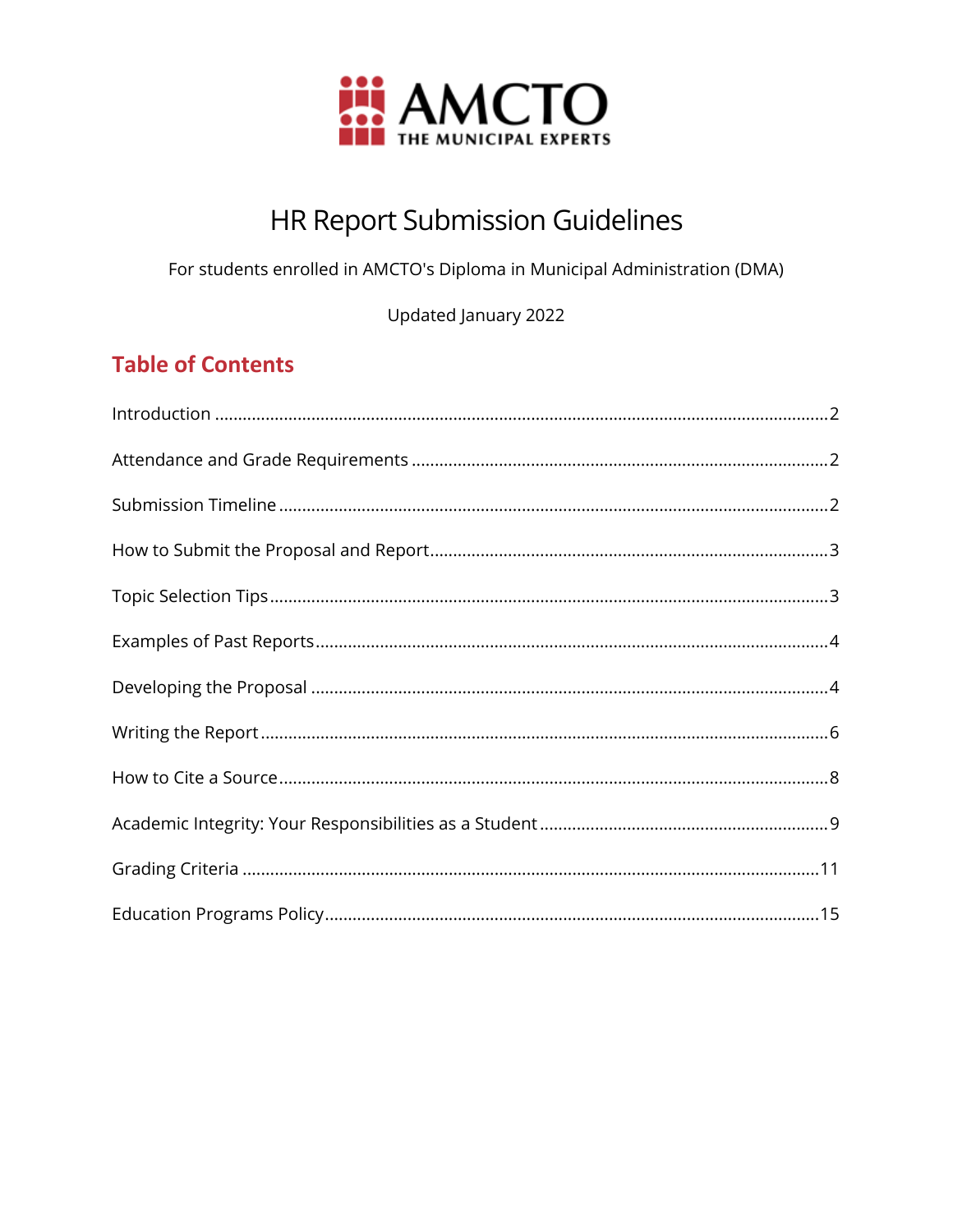# <span id="page-1-0"></span>**Introduction**

In order to apply the Employment Law & Human Resources (HR) Program toward AMCTO's Diploma in Municipal Administration (DMA), students must submit a 4000-word, analytical, research-based report on a topic relevant to the human resources business area of the municipal corporation. Any topic covered in the nine modules of the program (or seven modules as of June 2021) is acceptable.

You must be enrolled in the DMA prior to submitting an HR report. If you are not sure whether you are enrolled, contact [education@amcto.com.](mailto:education@amcto.com)

# <span id="page-1-1"></span>**Attendance and Grade Requirements**

To gain credit for the HR program toward the DMA, you must:

- Complete all seven modules of the program.
- Submit a report proposal.
- Receive a grade of 60% or higher on the completed report.

A failing grade on the report (59% or lower) will result in failure to gain credit toward the DMA.

# <span id="page-1-2"></span>**Submission Timeline**

There are two deadlines you need to meet: one for the report proposal, and one for the completed report.

- The **report proposal** is due approximately two to three weeks after the conclusion of Module 7. Your marker will provide feedback within two weeks of the proposal deadline (timeline may be longer over the December holiday season). The proposal needs to be approved before you can proceed to the report.
- The **report** is due nine weeks after the approval date of the proposal.

Refer to the "HR Report Schedules & Timelines" document on the [HR program web page](https://www.amcto.com/Education-Events/Education-Programs/Employment-Law-and-Human-Resources) for the specific deadlines for each cohort.

Submissions are due by 11:59 pm on the due date. Late submissions are subject to late penalties outlined in Section 3 of the Education Programs Policy, provided at the end of this document.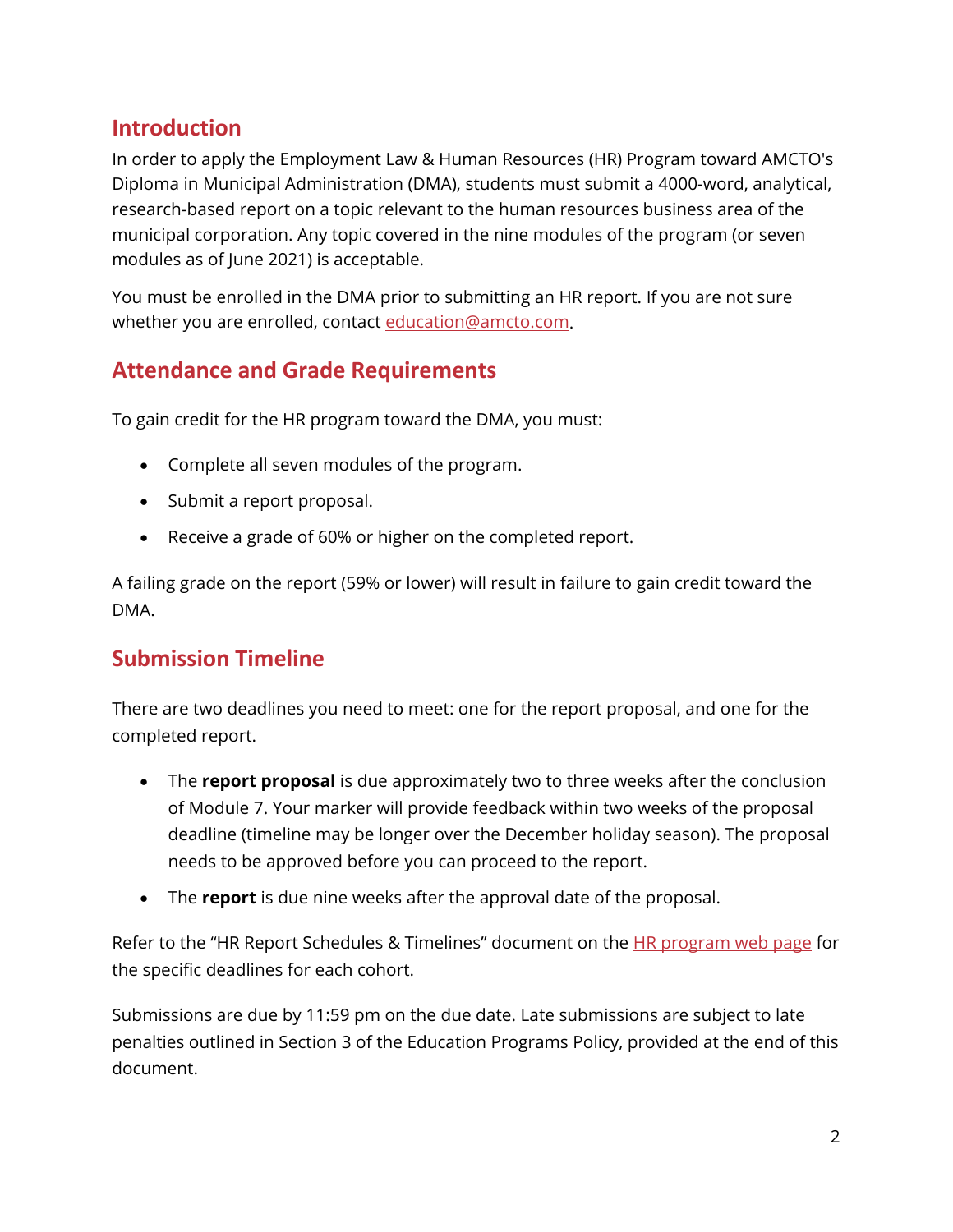# <span id="page-2-0"></span>**How to Submit the Proposal and Report**

As of January 2022, proposals and reports must be submitted through AMCTO's online learning platform, AMCTO Connect. Each HR cohort will have access to an HR course in the platform that provides one drop box for the proposal and another for the report.

For the proposal, use the template provided in AMCTO Connect.

Submit both the proposal and the report as Word documents.

**Note:** If you took the HR program prior to January 2022 and plan to submit the report in 2022, you must inform the AMCTO at [education@amcto.com.](mailto:education@amcto.com) You will be added to an HR course in AMCTO Connect where you can submit your proposal and report.

## <span id="page-2-1"></span>**Topic Selection Tips**

You are encouraged to look for a topic that helps you achieve a practical goal in your professional work, your municipality, or another municipality you are interested in. For example, you could select a topic that:

- aligns with one of your HR-related projects or performance objectives at work;
- addresses an HR problem or challenge in your municipality;
- fits in with your municipality/organization's strategic plan.

Regardless of what HR topic you choose, it should be connected to the municipal sector. For example, if your topic is succession planning, it is not sufficient to talk about succession planning in general. You need to connect and apply it to a specific municipal context.

### **The gap analysis approach**

The gap analysis approach is a useful way to formulate a topic. Ask the following questions:

- What is the current situation? Why does it need improvement?
- What is the desired situation? How will it help?
- Are there any barriers to achieving the desired situation?
- What might need to be done to overcome these barriers?

This can help you identify a topic that is focused and specific, yet significant enough to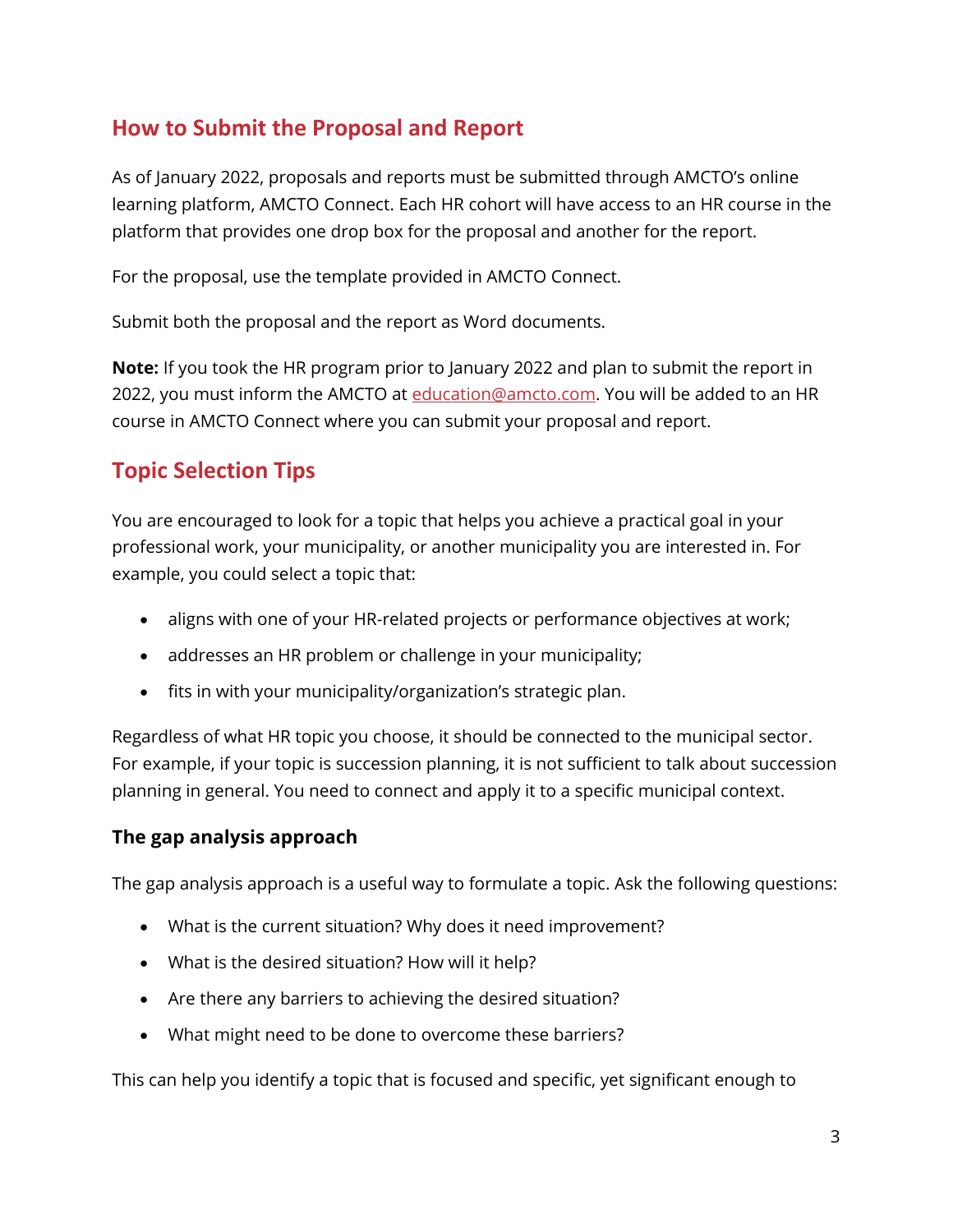merit attention. Keep in mind that the report needs to present an analysis, not a description.

# <span id="page-3-0"></span>**Examples of Past Reports**

A selection of past students' reports from the HR program and the Executive Diploma in Municipal Management are posted on the [Diploma Research Papers web page.](https://www.amcto.com/Resources-Publications/Diploma-Research-Papers) This page is updated periodically.

# <span id="page-3-1"></span>**Developing the Proposal**

### **Problem Statement and Research Objectives**

Background reading and research is essential to putting together your proposal. Other researchers or municipalities may have already published work related to your topic that you can cite, and knowing what has already been done will help you gain clarity on how to focus your own topic. Talk to others in your municipality. Your peers and colleagues may be the best sounding boards for research ideas that you have at this stage.

This background research process will help you narrow down:

- A **problem statement** that describes the specific problem/issue you plan to address with your report, and why it is important in your municipality or the municipal context.
- A set of four to five **research objectives** you plan to achieve with your report. Your objectives should be clear, explicit, and intentional statements, such as:
	- $\circ$  "Analyze case studies in \_\_\_\_ to identify recommended practices for \_\_\_\_"
	- $\circ$  "Evaluate the effectiveness of \_\_\_\_ municipality's \_\_\_\_ plan based on \_\_\_\_"
	- o "Compare \_\_\_\_ and \_\_\_\_ policies to determine if \_\_\_\_"
	- $\circ$  "Investigate whether the \_\_\_\_ strategy had a positive impact on \_\_\_"
	- $\circ$  "Determine how improved \_\_\_\_ can contribute to higher rates of \_\_\_"
	- o "Use findings on \_\_\_\_ to make recommendations on how to improve \_\_\_\_"
	- $\circ$  "Interview \_\_\_\_ to understand the impact of \_\_\_"

Research objectives are closely tied to the problem statement. For example, if the problem you plan to address is that there are common misunderstandings of the *Occupational*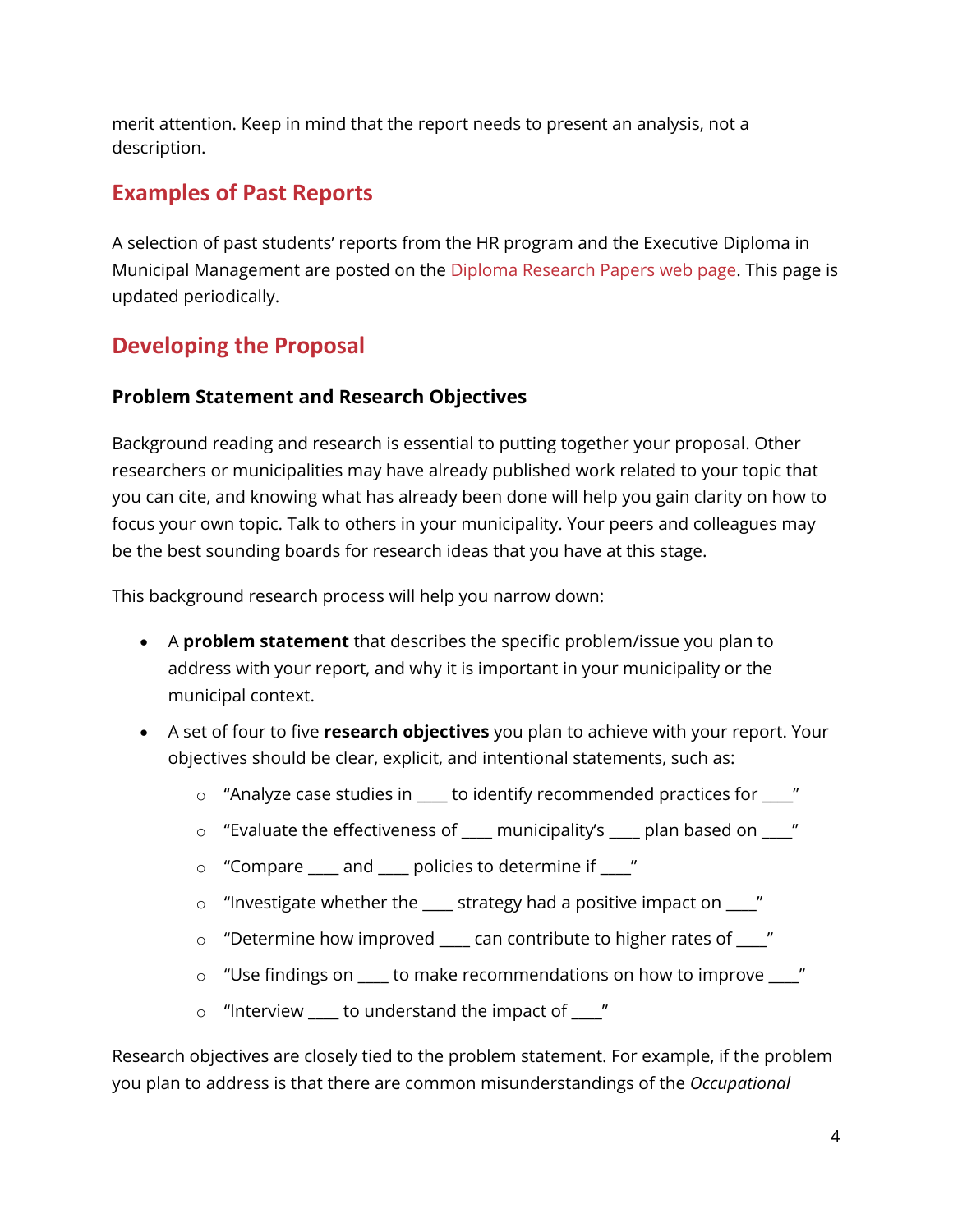*Health and Safety Act* in your municipality, then your objectives may involve investigating the root cause and developing recommendations to improve understanding.

### **Research Methodology**

The purpose of the Research Methodology section is to help you think through how you will achieve the research objectives.

For example, if one of your objectives is to analyze whether a certain HR policy has led to better or worse attendance among a particular group of staff in your municipality, consider the following:

- What information/data will you analyze?
- Does that information/data already exist?
- Do you have access to it?
- If not, are you able to collect the relevant information yourself?

By going through this process, you may start to discover valuable sources of information that will be useful to you well beyond the HR report. It can also help you identify what is and isn't realistic to achieve within the scope of the report or the timeline you have. If it's going to take you three months just to collect information in a certain way or from a certain source, then you may need to go with an alternate plan.

**Note:** If you plan to conduct interviews, surveys, or use other methods involving human subjects, you should take steps to gain their explicit consent and ensure their anonymity and confidentiality.

### **Preliminary List of Sources**

As you are doing background research and developing your research methodology, remember to document all your sources in detail: the author/organization, title, date, link to the source, etc. It can be very time-consuming to retrace your steps later on. You'll also want this information for the bibliography in your report.

For the proposal, narrow down to a set of 10 preliminary sources. The final sources you use in the report can change as your research progresses.

Make sure to assess your sources for credibility. For example, you'll likely want to look at articles published by vendors of HR solutions with a critical eye. Consider whether the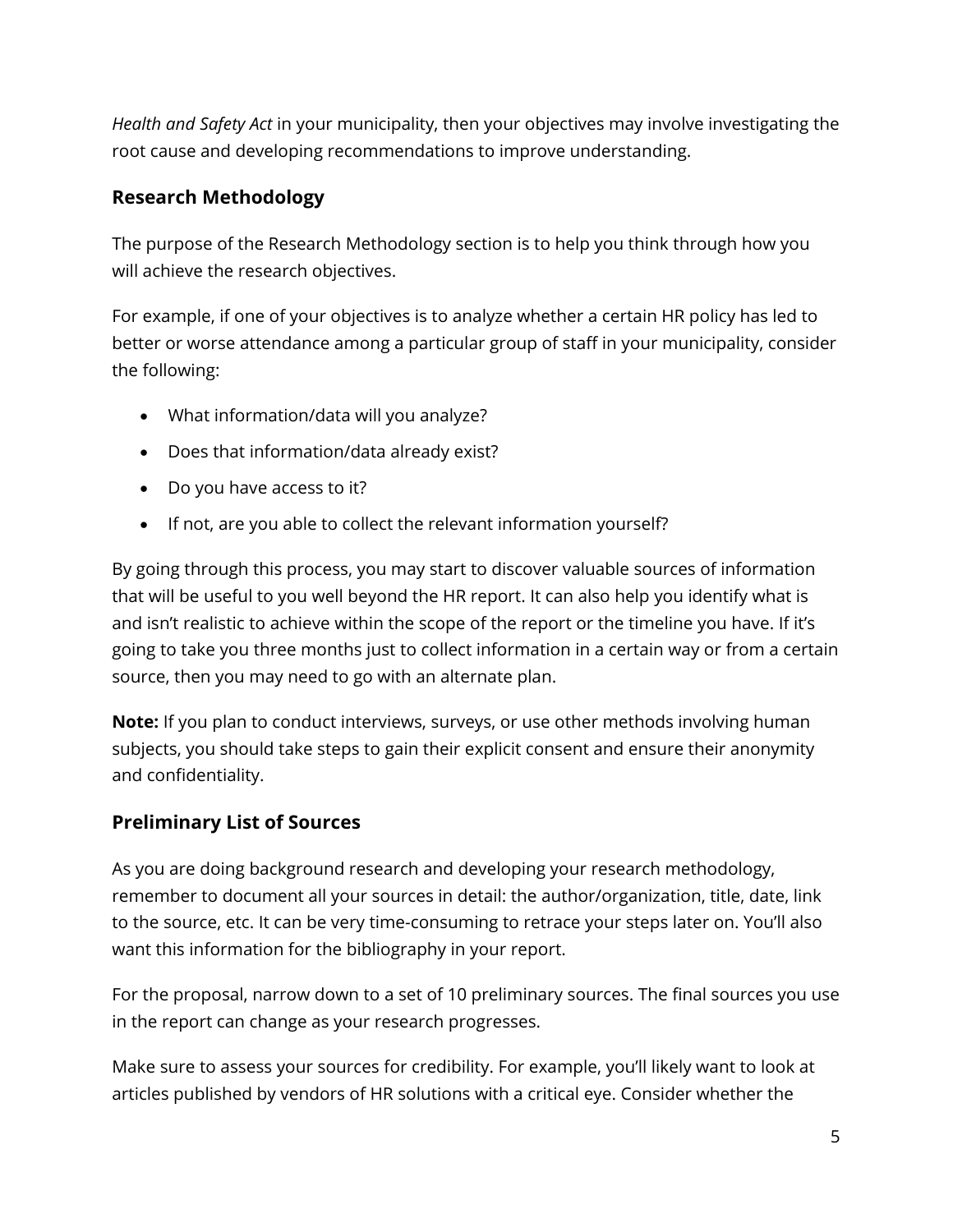article is supported by evidence or research, and whether it is marketing material designed to sell a product.

# <span id="page-5-0"></span>**Writing the Report**

### **Report Format**

Your report should be structured as follows:

- 1. Title page. Include a formal title, your name, and AMCTO ID number.
- 2. Executive Summary. This explains to the reader in a nutshell what your report covers. An Executive Summary should summarize the content of your report, reinforce your findings, and the benefits if your recommendations are implemented.
- 3. Table of Contents
- 4. List of tables, charts and/or diagrams, if any
- 5. Scope and Methodology. Explain the scope of your report—what it covers, what it does not, and why. Explain how you conducted your research, what data you collected, and how.
- 6. Text of your report, divided into chapters or sections. Chapters/sections make it easier for the reader to grasp the message of your report.
- 7. Recommendations and Conclusion. A summary of the main findings of your report and your recommendations.
- 8. Bibliography, Reference List, or Works Cited, depending on the citation style you use.
- 9. Appendices, if any. Appendices contain reference information that might take away from the readability of the report if included in the main body—for example, questionnaires you used to collect data, or tools that help the reader implement the recommendations in your report. Appendices should be numbered or lettered (for example, Appendix 1 or Appendix A) to help readers locate them, and they should be listed in your table of contents.

The final report should cite at least eight relevant and credible sources.

Submit the report in Word format.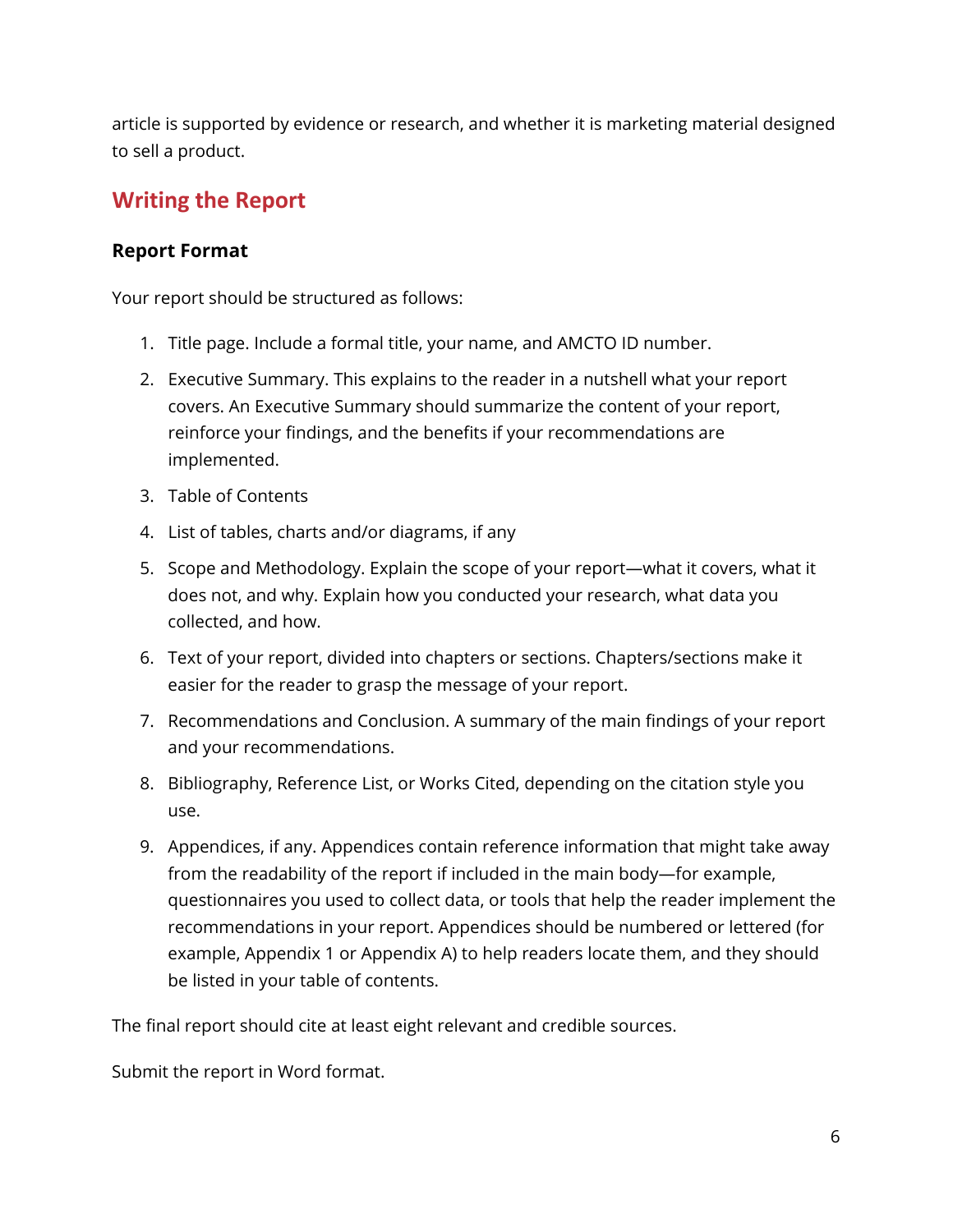### <span id="page-6-0"></span>**Word Count**

Aim for approximately 4,000 words for the entire report, including all of the components listed above. If your report is far below 4,000 words in total, you may not have been thorough enough in your research and analysis and it will likely be reflected in your grade.

If needed, you can use up to 6,000 words in total, but make sure the additional words are there for a good reason. If the report exceeds 6,000 words you should edit it to be more concise. Points will be deducted for excess words, repetitive information, unnecessarily verbose language, or content that goes off track.

### **Tips**

- Identify and understand your audience. While it is obvious that your report is being submitted to a marker for academic purposes, the marker is not your audience. Identify who your audience is (for example, supervisor/council/senior management). Indicate the audience in the introduction of your report. Write your report keeping this audience in mind.
- Start by making an outline of what you want to say, even if the outline is only a list of the key points you want to cover and the order in which you want to cover them. An outline does not have to be detailed; it must, however, provide you with a sense of direction and order.
- Write a rough draft. Drafts should not take a lot of time. They should be written as quickly as possible and should record ideas about the topic. Then you have something you can shape and revise.
- Use a simple font. Don't use fancy or unique fonts—they are usually hard to read. Keep it simple.
- Use simple language where possible. Resist the urge to use complex words.
- Avoid writing in first person. Use third person format.
- Break up the text of your report where feasible with bulleted highlights, textboxes, graphics, etc. Create visual breaks to help the reader maintain interest in your report. These visual representations can also help enhance some of the key points in your report.
- Paginate all your pages and make sure the page numbering is correct in your table of contents.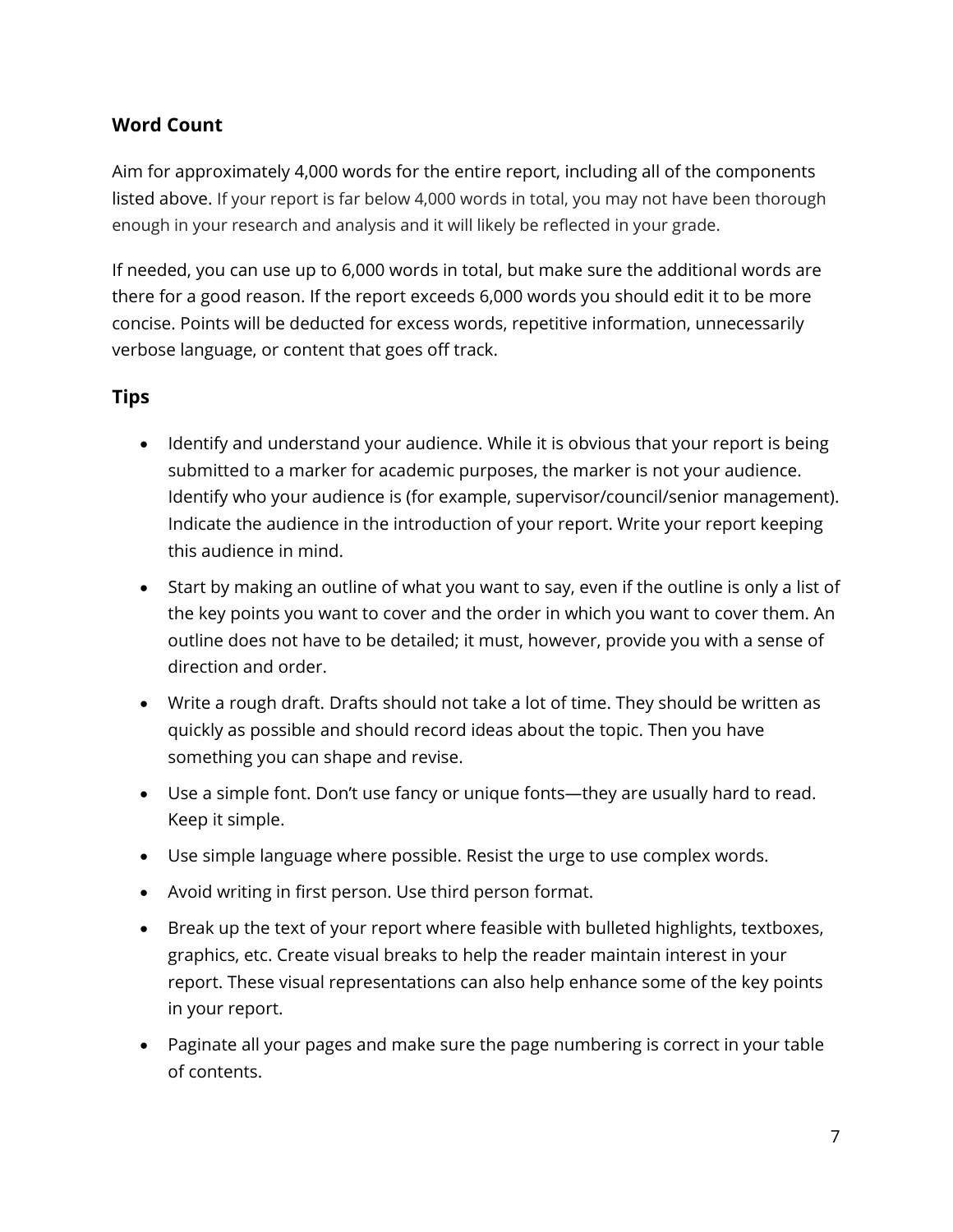### <span id="page-7-1"></span><span id="page-7-0"></span>**How to Cite a Source**

A citation in a report or essay paper generally has two components. The first component is an in-text citation of the source, as shown in the following two examples:

In spring 2021, the Survey on COVID-19 and Mental Health found an increase in the number of Canadian adults who reported symptoms of mental health disorders (Statistics Canada 2021).

In spring 2021, the Survey on COVID-19 and Mental Health found that "one in four (25%) Canadians aged 18 and older screened positive for symptoms of depression, anxiety or posttraumatic stress disorder" (Statistics Canada 2021).

In the first example, the writer paraphrased content from a source. In the second example, the writer used a direct quote from the source. In both cases, they included a citation of where the information came from.

The second component provides the full details of the cited source in a bibliography, reference list, or works cited section at the end of the paper, depending on the citation style being followed. For example:

Statistics Canada. 2021. "Survey on COVID-19 and Mental Health, February to May 2021." Last modified October 4, 2021. [https://www150.statcan.gc.ca/n1/daily](https://www150.statcan.gc.ca/n1/daily-quotidien/210927/dq210927a-eng.htm)[quotidien/210927/dq210927a-eng.htm.](https://www150.statcan.gc.ca/n1/daily-quotidien/210927/dq210927a-eng.htm)

When you use a source or reference in any way—whether it's to support an analysis, example, argument, or recommendation—you should cite it unless it is common knowledge. If you have doubts about whether to cite something, just cite it.

### **Citation Styles**

There are many different citation styles such as American Psychological Association style (APA) and Modern Language Association style (MLA). Some use parenthetical citations like the ones above, while others use footnotes.

For the HR report, we recommend using the guidelines provided by Kate L. Turabian's *A Manual for Writers of Research Papers, Theses, and Dissertations: Chicago Style for Students and Researchers*. The examples above are based on this style. You can find many online resources on Chicago Style, so there is no need to purchase the manual.

A good starting point is to visit [chicagomanualofstyle.org/turabian.](https://www.chicagomanualofstyle.org/turabian) Go to the "Citation Quick Guide" section. You'll notice there are two methods for citing sources in Chicago Style: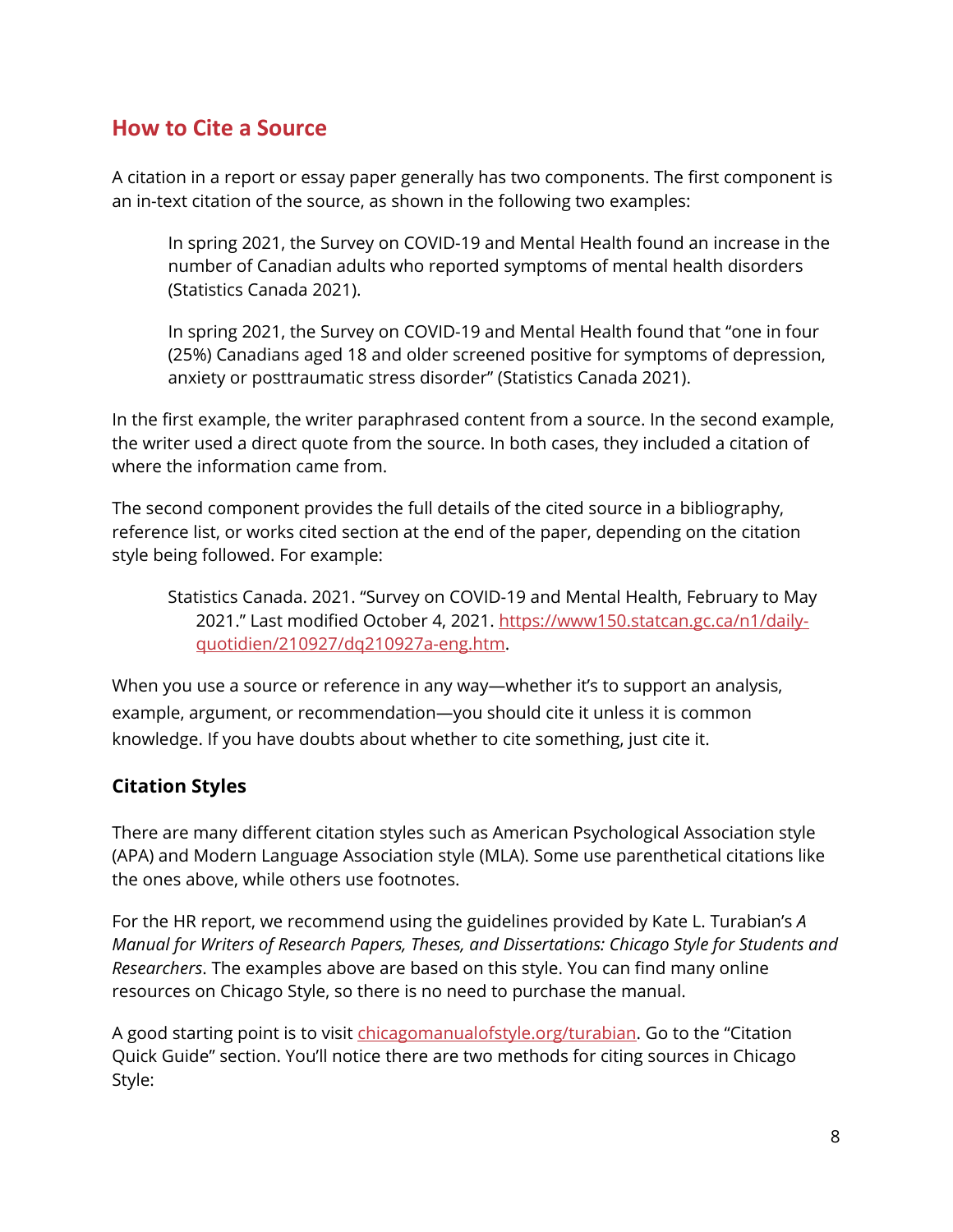- <span id="page-8-1"></span>1. Notes and Bibliography: This style uses **footnotes** within the body the paper, followed by a **bibliography** at the end of the paper that lists all the sources cited.
- 2. Author-Date: This style uses **parenthetical citations** within the body of the paper, followed by a **reference list** at the end with all the sources cited.

You can use either method. Choose one and use it consistently throughout the report.

To see examples of how footnotes, bibliographies, parenthetical citations, and reference lists are formatted in actual papers, go to the "Tip Sheets" section of the Turabian website provided above.

### <span id="page-8-0"></span>**Academic Integrity: Your Responsibilities as a Student**

AMCTO's policy on academic dishonesty is provided under Section 4 of the Education Programs Policy located at the end of this document. Read the policy. It is important to understand that:

- you are responsible for being informed about the definitions and consequences of academic dishonesty;
- if a marker finds academic dishonesty in your report, the entire report will be given a grade of zero;
- ignorance of what academic dishonesty is or what its consequences are is not an adequate defense.

### **Resources on Academic Integrity**

Many Canadian universities and colleges have online help guides and tips for students that are publicly accessible. For example, Ryerson University's **Hints to Avoid Academic** [Misconduct](https://www.ryerson.ca/academicintegrity/students/what-is-integrity-and-misconduct/hints-to-avoid-academic-misconduct/) may be useful if you need help understanding what commonly gets identified as academic dishonesty. Pay attention in particular to the following sections:

- Copying and Pasting
- Paraphrasing vs. Just changing a few words
- Quoting and Paraphrasing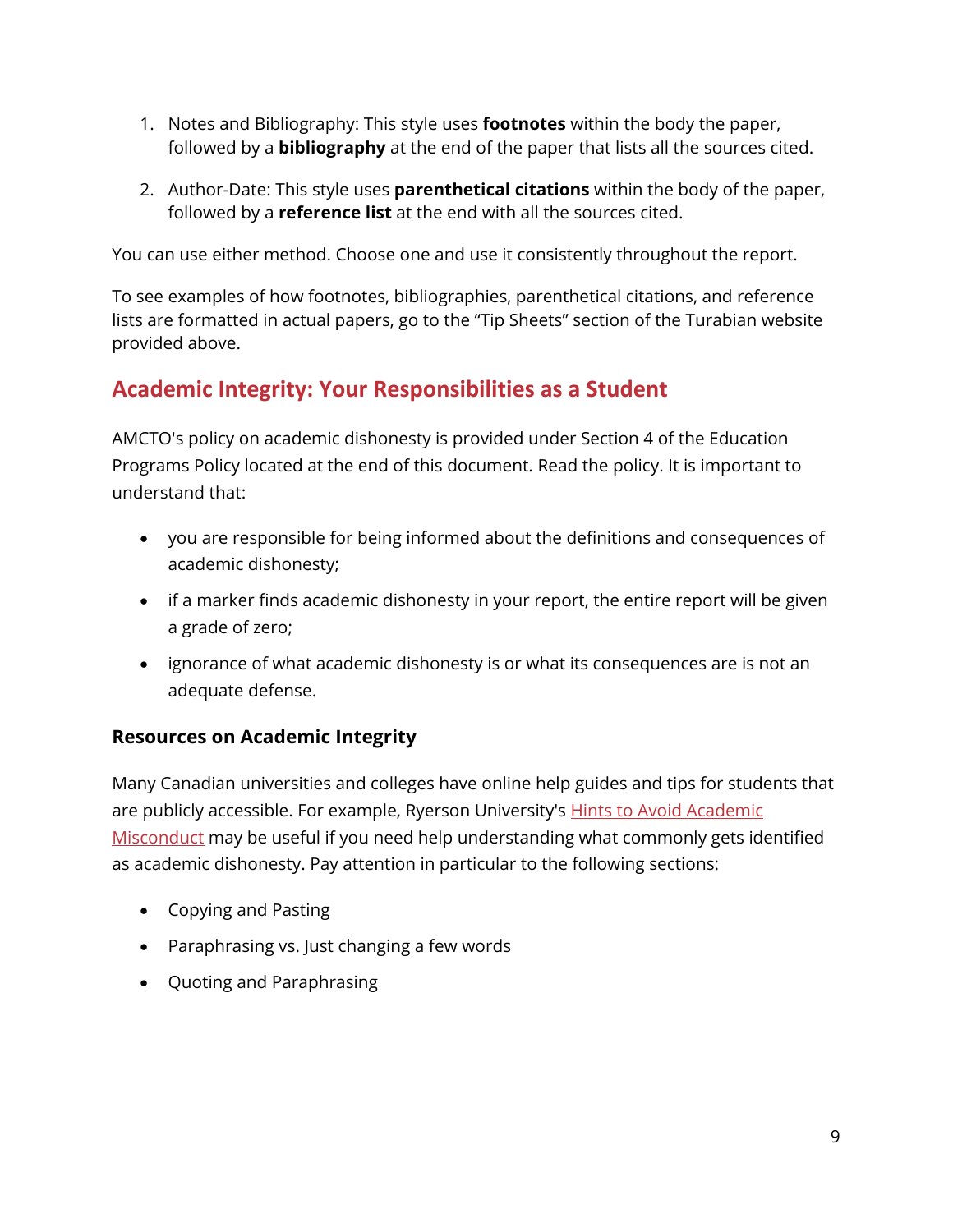### **Use Your Own Words**

Your report should be in your own words and represent your own analysis, except the parts where you are using a direct quote from a source. If you are using a word-for-word quote, it must be enclosed in quotation marks and directly followed with a citation. (If the quote is longer than five lines it can be formatted as an indented block quote.)

A simple regurgitation of the HR program materials or other source/reference materials will result in a low grade. Copying and pasting or repeating content verbatim (or close to verbatim) from any source material without citation is considered plagiarism, and will result in a grade of zero on the report.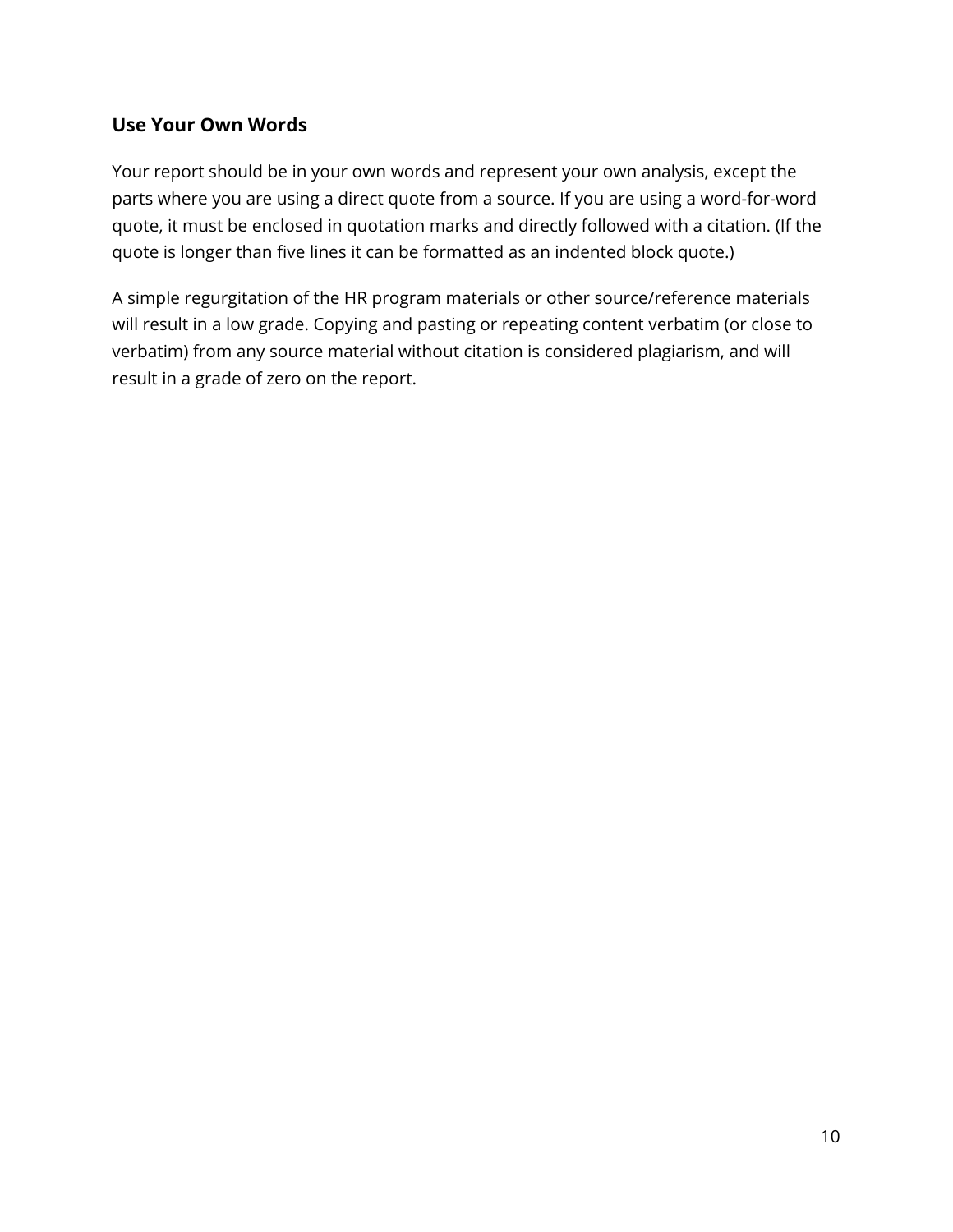# **Grading Criteria**

The marker will assess your report based on the following grading rubric.

<span id="page-10-0"></span>

| <b>Criteria</b>                                                                               | <b>Point Levels</b>                                                                                                                                                                                        |                                                                                                                                                                                                            |                                                                                                                                                                                                                                                            |                                                                                                                                                                                                                                                                                  | <b>Grade</b> |
|-----------------------------------------------------------------------------------------------|------------------------------------------------------------------------------------------------------------------------------------------------------------------------------------------------------------|------------------------------------------------------------------------------------------------------------------------------------------------------------------------------------------------------------|------------------------------------------------------------------------------------------------------------------------------------------------------------------------------------------------------------------------------------------------------------|----------------------------------------------------------------------------------------------------------------------------------------------------------------------------------------------------------------------------------------------------------------------------------|--------------|
|                                                                                               | $0 - 2$                                                                                                                                                                                                    | $3 - 4$                                                                                                                                                                                                    | $5 - 7$                                                                                                                                                                                                                                                    | $8 - 10$                                                                                                                                                                                                                                                                         |              |
| Problem/Issue<br><b>Identification and</b><br><b>Relevance to</b><br><b>Municipal Context</b> | Problem/issue is not<br>well identified or<br>relevant to municipal<br>context<br>Minimal or no detail to<br>rationalize topic<br>importance and<br>relevance<br>Minimal reference to<br>municipal context | Partially developed<br>description of the<br>problem/issue<br>Relevance and<br>importance to<br>municipal context is<br>partially developed<br>Vague evidence or<br>rationale for<br>researching the topic | Well-developed<br>description and<br>explanation of the<br>problem/issue<br>Solid discussion and<br>understanding of the<br>relevance and<br>importance of the<br>topic to municipal<br>context<br>Evidence of an<br>argument for<br>researching the topic | Well-developed<br>description and<br>explanation of the<br>problem/issue<br>Sophisticated analysis<br>of the topic with<br>respect to its<br>importance and<br>relevance to municipal<br>context<br>Strong supporting<br>arguments and<br>rationale for<br>researching the topic | /10          |
|                                                                                               | $0 - 2$                                                                                                                                                                                                    | $3-4$                                                                                                                                                                                                      | $5-7$                                                                                                                                                                                                                                                      | $8 - 10$                                                                                                                                                                                                                                                                         |              |
| <b>Scope and</b><br><b>Methodology</b>                                                        | Explanation of scope of<br>research and how<br>research was<br>conducted is                                                                                                                                | Scope of research, how<br>research was<br>conducted, how data<br>was collected, and how<br>it was analyzed is                                                                                              | Satisfactory<br>explanation of scope of<br>research, how research<br>was conducted, how                                                                                                                                                                    | Well-developed<br>explanation of scope of<br>research, how research<br>was conducted, how                                                                                                                                                                                        | /10          |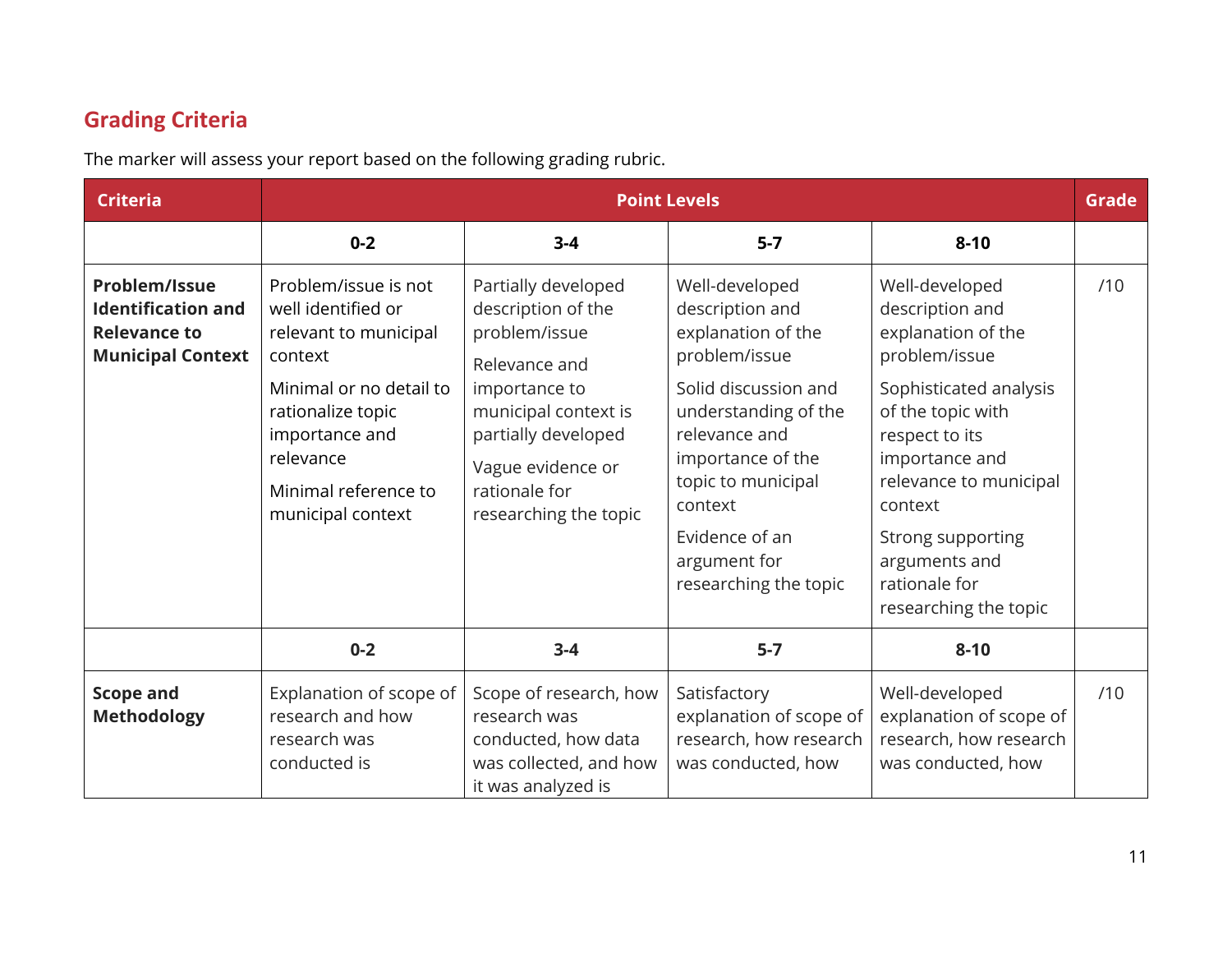|                                                        | inadequate or not<br>included in report<br>Minimal or no<br>connection between<br>research methods and<br>objectives of the report | explained but not<br>clearly articulated<br>Unclear connection<br>between research<br>methods and<br>objectives of the report                                               | data was collected, and<br>how it was analyzed<br>Adequate connection<br>between research<br>methods and<br>objectives of the report                            | data was collected, and<br>how it was analyzed<br>Research methods<br>effectively support the<br>objectives of the report                                           |     |
|--------------------------------------------------------|------------------------------------------------------------------------------------------------------------------------------------|-----------------------------------------------------------------------------------------------------------------------------------------------------------------------------|-----------------------------------------------------------------------------------------------------------------------------------------------------------------|---------------------------------------------------------------------------------------------------------------------------------------------------------------------|-----|
|                                                        | $0 - 10$                                                                                                                           | $11 - 20$                                                                                                                                                                   | $21 - 30$                                                                                                                                                       | 31-40                                                                                                                                                               |     |
| <b>Exploration of</b><br>Problem/Issue<br>and Analysis | Exploration of<br>problem/issue lacks<br>most important details<br>Significant lack of<br>analysis                                 | Exploration of<br>problem/issue lacks<br>important details<br>Analysis does not<br>adequately address<br>the problem/issue or is<br>insufficiently<br>supported by research | Problem/issue well<br>explored, but some<br>important detail<br>missing<br>Analysis is adequate<br>but somewhat lacking<br>in depth or support<br>with research | Problem/issue<br>explored thoroughly<br>with few or no relevant<br>details missing<br>Analysis is<br>sophisticated,<br>thoughtful and well<br>supported by research | /40 |
|                                                        | $0 - 2$                                                                                                                            | $3 - 4$                                                                                                                                                                     | $5 - 7$                                                                                                                                                         | $8 - 10$                                                                                                                                                            |     |
| <b>Recommendations</b>                                 | Recommendations are<br>absent or misaligned<br>with the problem/issue                                                              | Recommendations are<br>provided but are<br>insufficient, unclear,<br>impractical, or not<br>supported by analysis                                                           | Recommendations<br>provided based on<br>analysis are adequate<br>but somewhat lacking<br>in clarity, practicality,<br>or insight                                | Clear, practical, and<br>sound<br>recommendations are<br>provided<br>Recommendations are<br>well supported by<br>analysis                                           | /10 |
|                                                        | $0 - 2$                                                                                                                            | $3 - 4$                                                                                                                                                                     | $5-7$                                                                                                                                                           | $8 - 10$                                                                                                                                                            |     |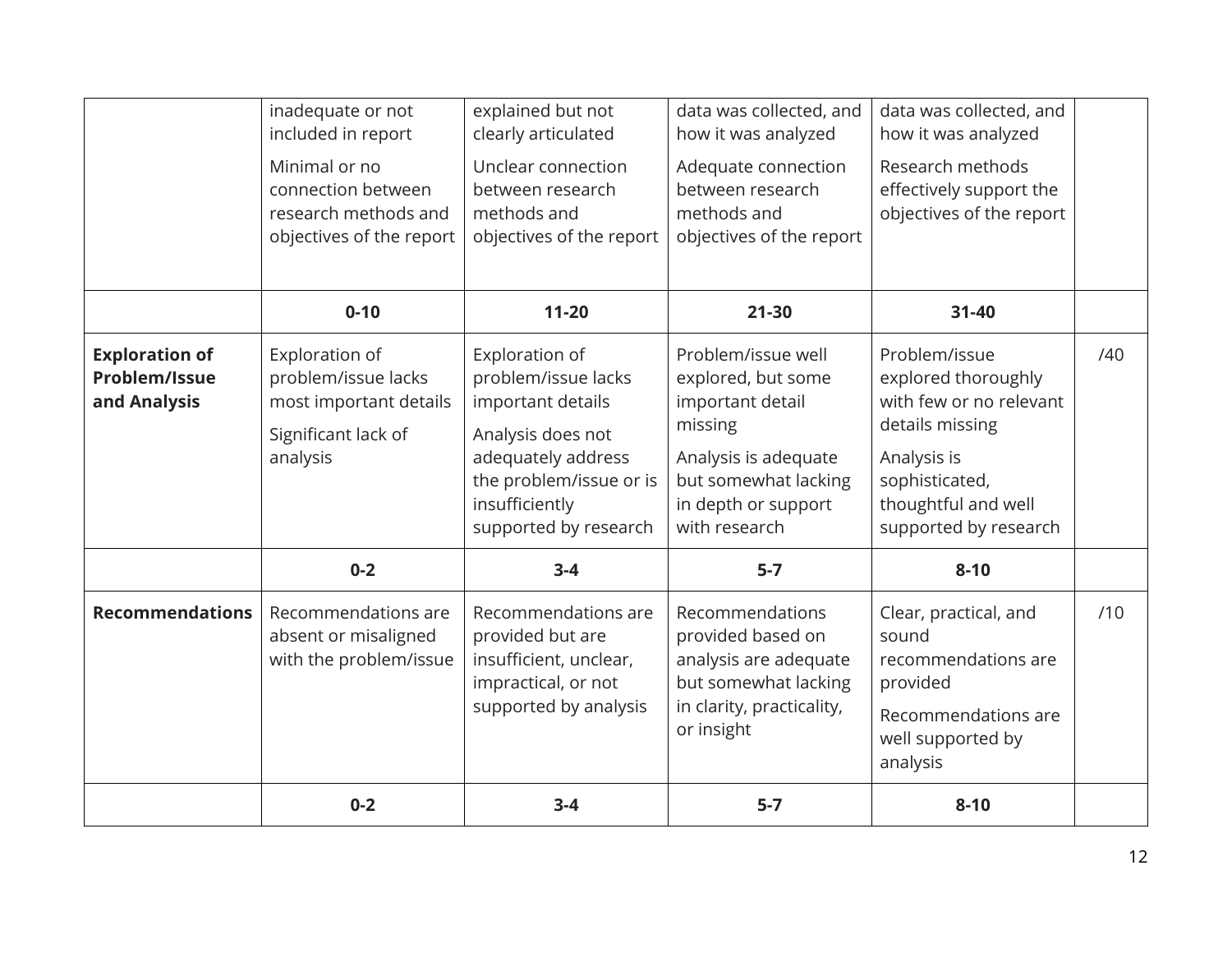| <b>Clarity &amp;</b><br>Organization            | Random or scattered<br>ideas lacking focus<br>Difficult to follow<br>No apparent clarity or<br>organization<br>Ineffective or no use of<br>headings and sub-<br>headings | Some orderly<br>progression of ideas<br>and a general focus<br>Some sections<br>confusing or unrelated<br>to main idea<br>Ineffective use of<br>headings and sub-<br>headings | Clear, logical pattern of<br>development in<br>organization<br>General focus and<br>coherence<br>Logical sequence of<br>ideas<br><b>Transitions between</b><br>ideas consistently<br>smooth and effective<br>Some use of headings<br>and sub-headings | Seamless pattern of<br>organization<br>Ideas flow naturally<br>and smoothly,<br>reinforce and support<br>content<br>Headings and sub-<br>headings used<br>effectively                                      | /10 |
|-------------------------------------------------|--------------------------------------------------------------------------------------------------------------------------------------------------------------------------|-------------------------------------------------------------------------------------------------------------------------------------------------------------------------------|-------------------------------------------------------------------------------------------------------------------------------------------------------------------------------------------------------------------------------------------------------|------------------------------------------------------------------------------------------------------------------------------------------------------------------------------------------------------------|-----|
|                                                 | $0 - 2$                                                                                                                                                                  | $3-4$                                                                                                                                                                         | $5-7$                                                                                                                                                                                                                                                 | $8 - 10$                                                                                                                                                                                                   |     |
| <b>Use of References</b><br>(including at least | Minimal or no use of<br>references to support                                                                                                                            | Ineffective use of<br>references to support                                                                                                                                   | Effective, but<br>inconsistent, use of                                                                                                                                                                                                                | Effective and<br>consistent use of                                                                                                                                                                         | /10 |
| 8 sources)                                      | assertions                                                                                                                                                               | assertions<br>Fewer than 8 sources<br>used<br>Citations are<br>insufficient or<br>inconsistent                                                                                | credible references to<br>explore the<br>problem/issue and<br>support analysis<br>Fewer than 8 sources<br>used<br>Sources are cited but<br>somewhat<br>inconsistently                                                                                 | credible references to<br>explore the<br>problem/issue and<br>support analysis<br>At least 8 sources used<br>Sources are accurately<br>and consistently cited<br>throughout the report<br>and bibliography |     |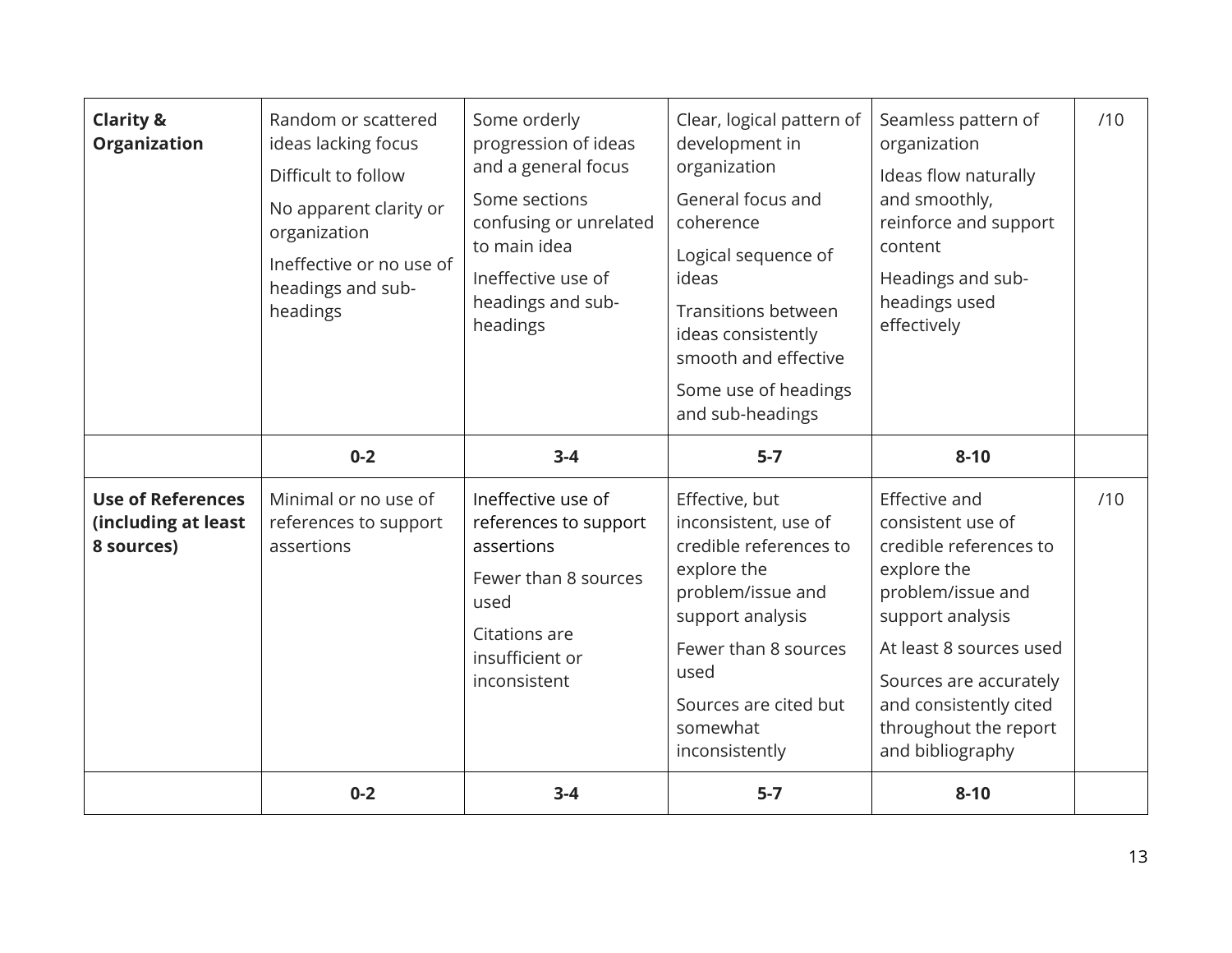| <b>Grammar and</b><br><b>Sentence</b><br><b>Structure</b> | Significant grammar,<br>sentence structure,<br>spelling, or<br>punctuation errors | Frequent but minor<br>sentence structure,<br>spelling, or<br>punctuation errors | Some grammar,<br>sentence structure,<br>spelling, or<br>punctuation errors | Minor or no grammar,<br>sentence structure,<br>spelling, or<br>punctuation errors | /10  |
|-----------------------------------------------------------|-----------------------------------------------------------------------------------|---------------------------------------------------------------------------------|----------------------------------------------------------------------------|-----------------------------------------------------------------------------------|------|
| <b>TOTAL</b>                                              |                                                                                   |                                                                                 |                                                                            |                                                                                   | /100 |

#### **Reminders:**

- Follow the [word count guidelines.](#page-6-0) If your report is far below 4,000 words in total, you may not have been thorough enough in your research and analysis, and it will likely be reflected in your grade. If it exceeds 6,000 words you should edit your report to be more concise. You will receive a deduction of 3 points for every 500 words in excess,
- Repeating content verbatim (or close to verbatim) from any source without citation is considered plagiarism and will result in a grade of zero on the entire report. See [How to Cite a Source](#page-7-1) and [Academic Integrity: Your Responsibilities](#page-8-1) as a Student.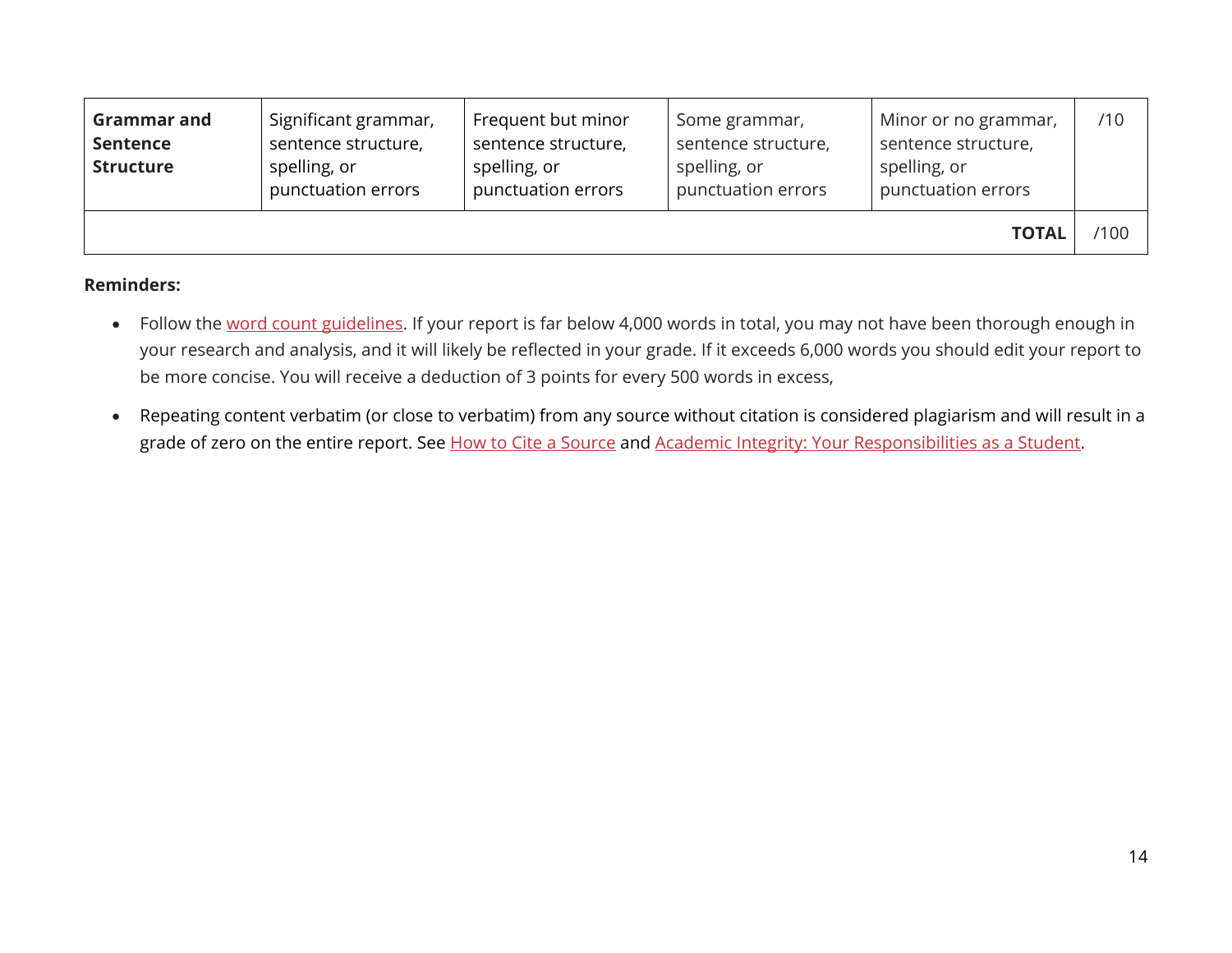# **Education Programs Policy**

Last updated January 2021

#### <span id="page-14-0"></span>**Purpose:**

As a Certified Education Institution, AMCTO is a leading provider of education for Ontario's municipal professionals with courses that provide a solid foundation for those pursuing a career in municipal government.

In order to maintain its reputation for offering exceptional quality education and programs which are:

- focused on the learning needs of adults;
- pertinent, current and continuous;
- relevant to demographic, geographic and organizational needs; and
- integrated within a Career Cycle Learning Framework

it is necessary for the Association to establish, implement and enforce an education programs policy that governs the activities of students and others associated with the delivery of these programs.

### **Policy:**

1. Scope

This Policy applies to all students enrolled in any of the Association's individual educational programs or diploma programs and to any instructors, academic mentors, proctors or markers associated with these programs.

2. Interpretation/Enforcement of Policy Provisions

Unless otherwise noted in a specific section of the Policy, the responsibility for interpreting and/or enforcing the provisions of this Policy rests with the Manager – Education Services. The decisions of the Manager – Education Services are final.

The Manager – Education Services may, at their discretion, delegate responsibility for the interpretation/enforcement of Policy provisions to another AMCTO Staff member.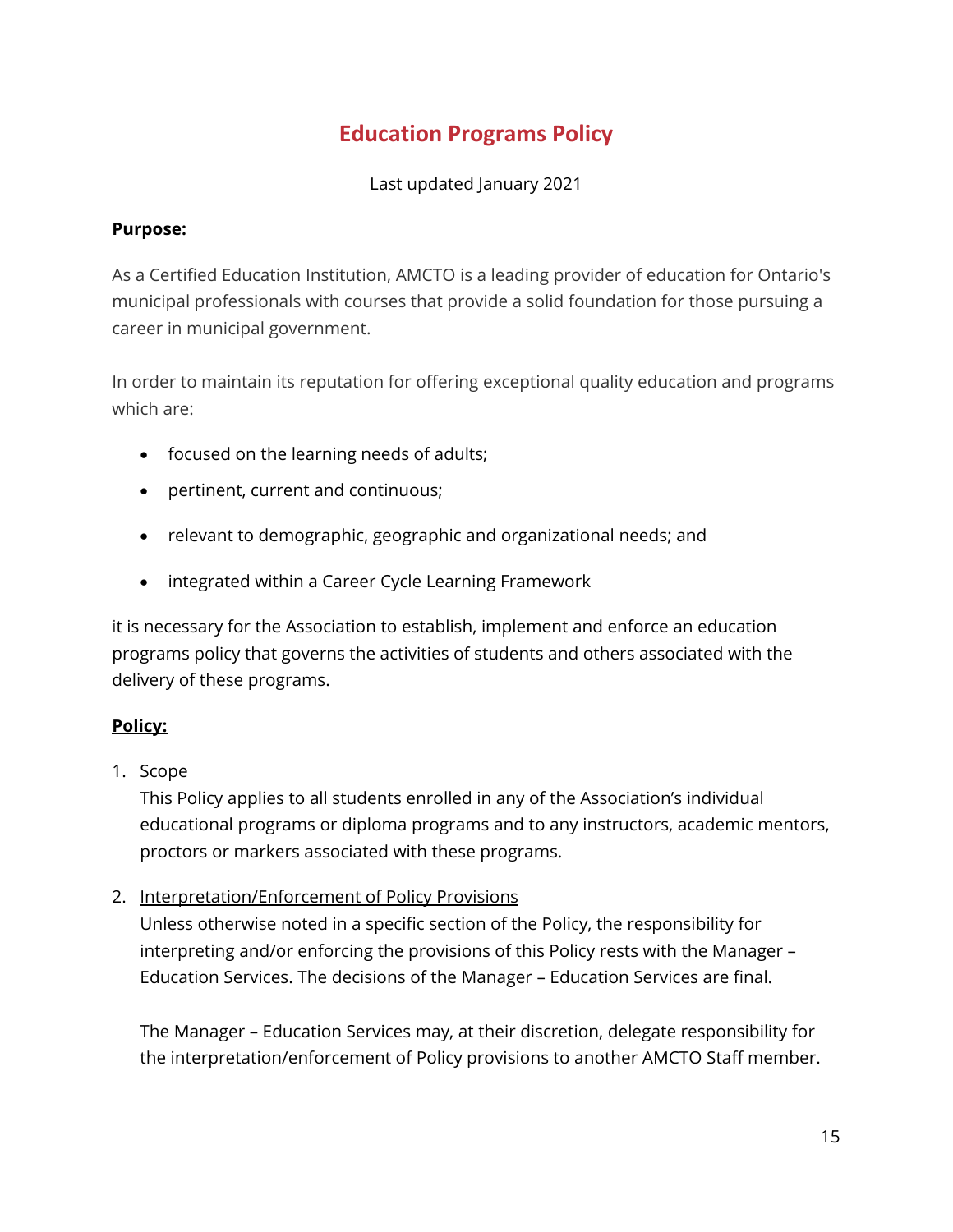In the event of disagreement, decisions made by these delegated individuals can be appealed to Manager – Education Services.

#### 3. Student Submission of Assignments

- i) All assignments are due by 11:59 p.m. on the stated due date. Any assignments received by the course marker after this time will be considered late.
- ii) Assignments submitted late to the course marker will automatically receive a mark deduction of 10%.
- iii) Assignments submitted thereafter will receive a 5% mark deduction for each additional day of lateness.
- iv) Assignments not received by the course marker within 7 calendar days (inclusive) of the due date will receive an automatic mark of zero.
- v) AMCTO does not guarantee the return of late assignments by the course marker to students, in the requisite time stipulated for on-time assignments in the AMCTO Student Handbook.
- vi) AMCTO will not guarantee the return of late assignments by the course marker to students before the writing of the Final Examination.
- vii) Students can request waiver of the above stated consequences by submitting documented proof of exceptional circumstances. AMCTO may waive the consequences of a late submission of an assignment upon review of the student's request for a waiver.

#### 4. Academic Dishonesty

- i) Academic dishonesty is defined as the misrepresentation of any element of academic work, including (but not restricted to):
	- a) plagiarizing or copying from any source;
	- b) unauthorized use of any aids in assignments, and examinations;
	- c) submission of work that is not one's own;
	- d) submission of work for which credit has already been obtained;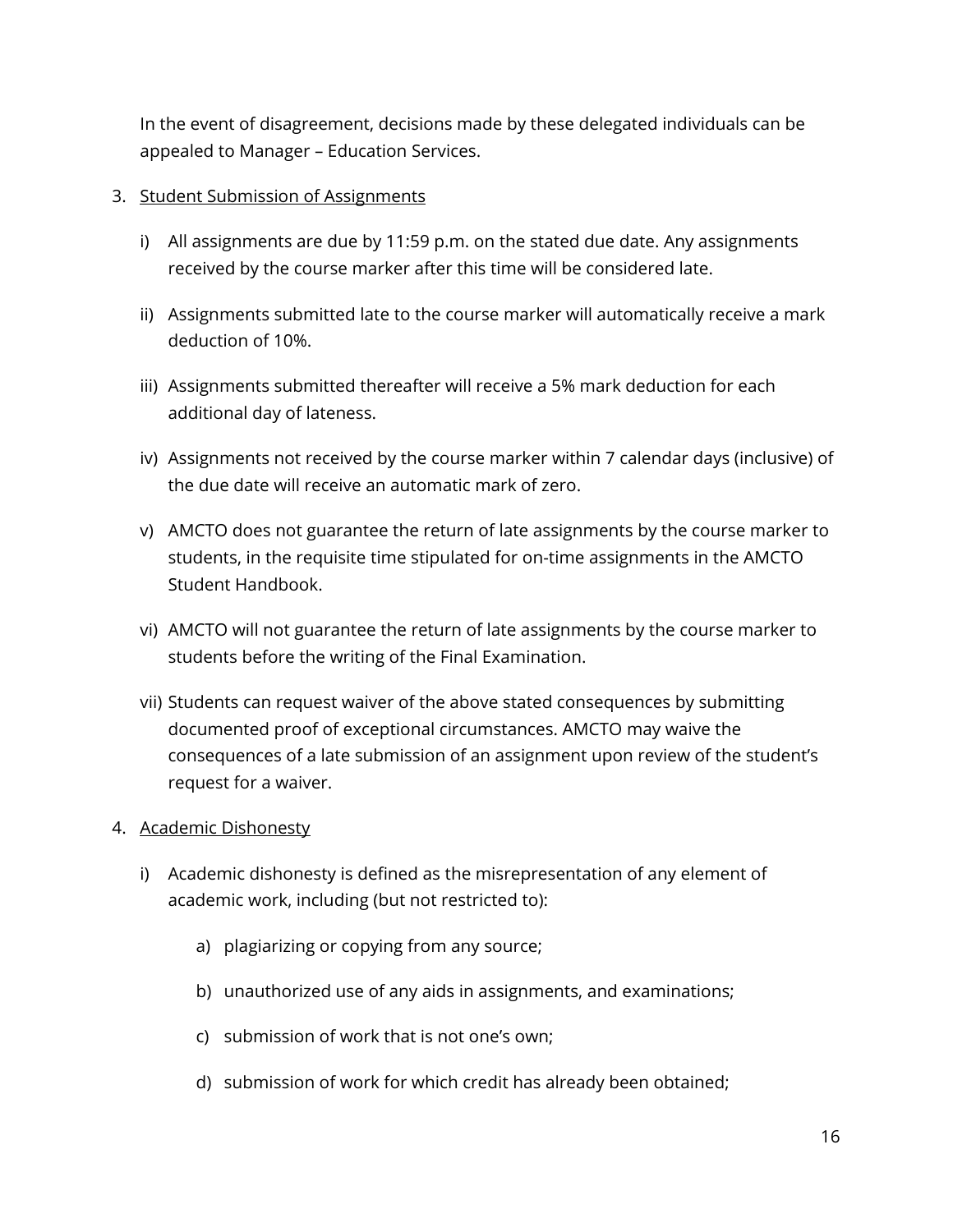- e) aiding and abetting the academic dishonesty of another student;
- f) absent or inadequate notation of secondary sources. Students are expected to be competent in the treatment and citing of secondary materials or to seek advice from the Association with respect to appropriate citing of materials;
- g) falsifying information for the purpose of gaining admission or credit to a program;
- h) forging or falsifying AMCTO transcripts, certificates, diplomas, or documents.
- ii) Students are responsible for being informed about the definitions and consequences of academic dishonesty. Ignorance of what academic dishonesty is or what its consequences will be is not an adequate defense.
- iii) AMCTO instructors, staff, and markers are obligated to report suspected incidents of academic dishonesty immediately.
- iv) Academic dishonesty found on a submitted assignment or examination will result in a mark of zero on the entire assignment or examination.
- v) Academic dishonesty discovered after an assignment or examination has been graded will result in a rescinding of the original mark.
- vi) Academic dishonesty discovered after a Certificate or Diploma has been awarded will result in the immediate rescinding of the Certificate or Diploma.
- vii) Repeated instances of academic dishonesty may result in a student being expelled from the course or program.
- viii)A student may appeal an academic dishonesty finding to the Manager Education Services.
- 5. Grade Appeals
	- i) Students who wish to raise questions regarding the assessment of their academic performance, and allege error in the academic judgment of their work on the part of a marker, must first speak informally with the marker to clarify the reason for the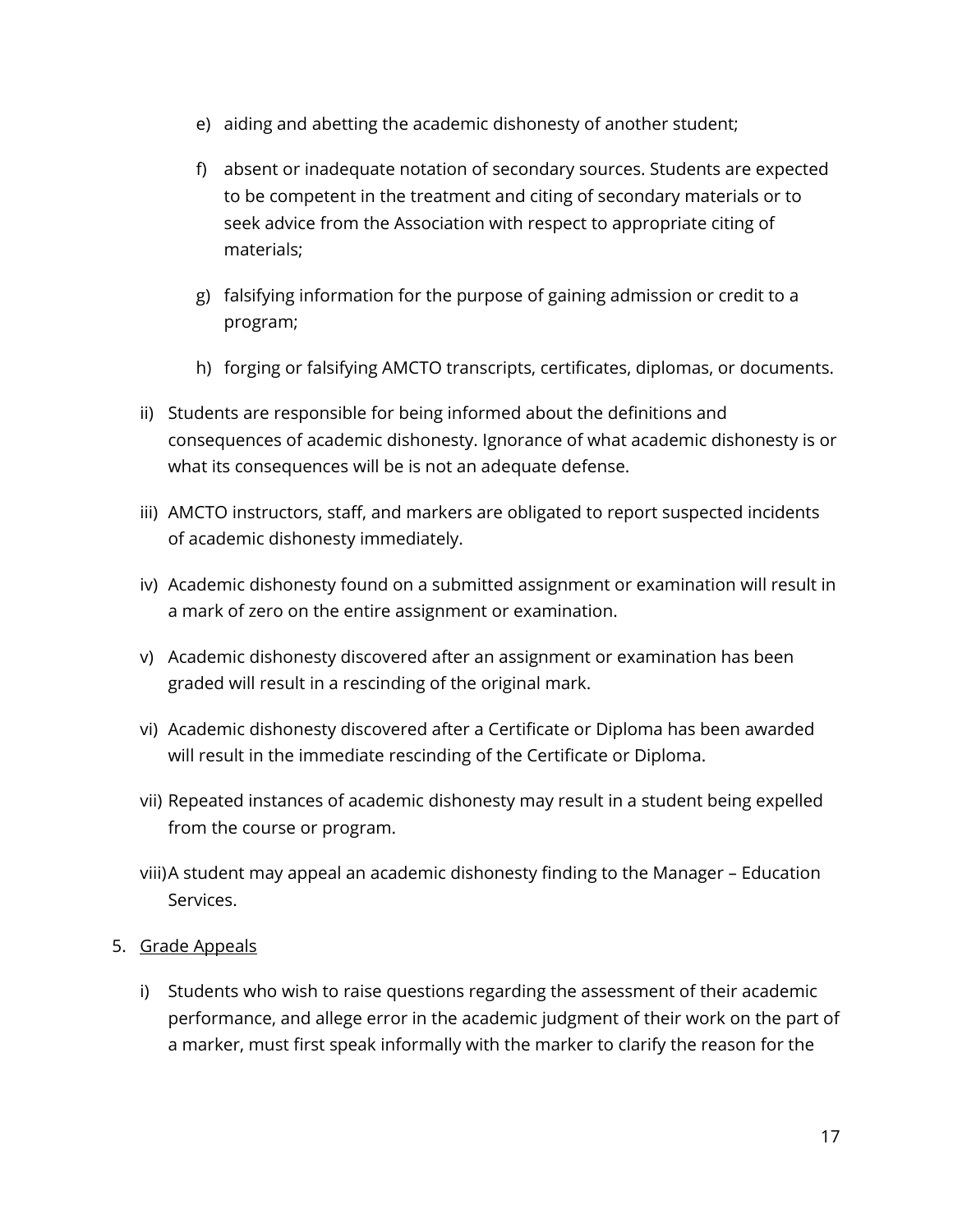assigned grade. In the case of anonymous markers, the Association will solicit clarification from the marker and present it to the student.

- ii) Students must raise concerns regarding grade appeals no more than 30 days after the date of return of the work in question. The date of return is defined as the date on which the student received the material either electronically or by regular mail. After this period, no grade appeal requests will be entertained.
- iii) If dissatisfaction continues, the student may submit an AMCTO Request for Re-Marking Form and the related administrative fee. The Request must include a written, reasoned rationale for the appeal of the grade.
- iv) Upon receipt of a Request for Re-Marking Form, the Association will arrange for a review and remarking of the work in question by someone other than the original marker.
- v) The result of the re-marking will be final.
- vi) If a student alleges injustice on grounds other than academic judgment, such as discrimination, conflict of interest, or harassment, the provisions of the Association's Respect in the Workplace Policy will apply.
- 6. Requirements for Diploma Program Academic Mentors
	- i) Suitable academic mentors are Municipal Managers, Clerks, Treasurers, CAOs or the Deputy of these positions. Retired professionals who once held these positions are also acceptable mentors. In addition, the principals and teachers of recognized postsecondary educational institutions can also be considered as academic mentors. AMCTO approval of the student's selected mentor will be necessary.
	- ii) Under no circumstances can a member of a student's family or another student enrolled in the same course act as an academic mentor.
	- iii) Despite the provisions of this Section, an individual may not act as an academic mentor for a student, where the student has managerial or supervisory responsibilities that directly affect the individual proposed to serve as academic mentor.
	- iv) The academic mentor, as a representative of AMCTO, is responsible for upholding the standards of education and professional development held by AMCTO.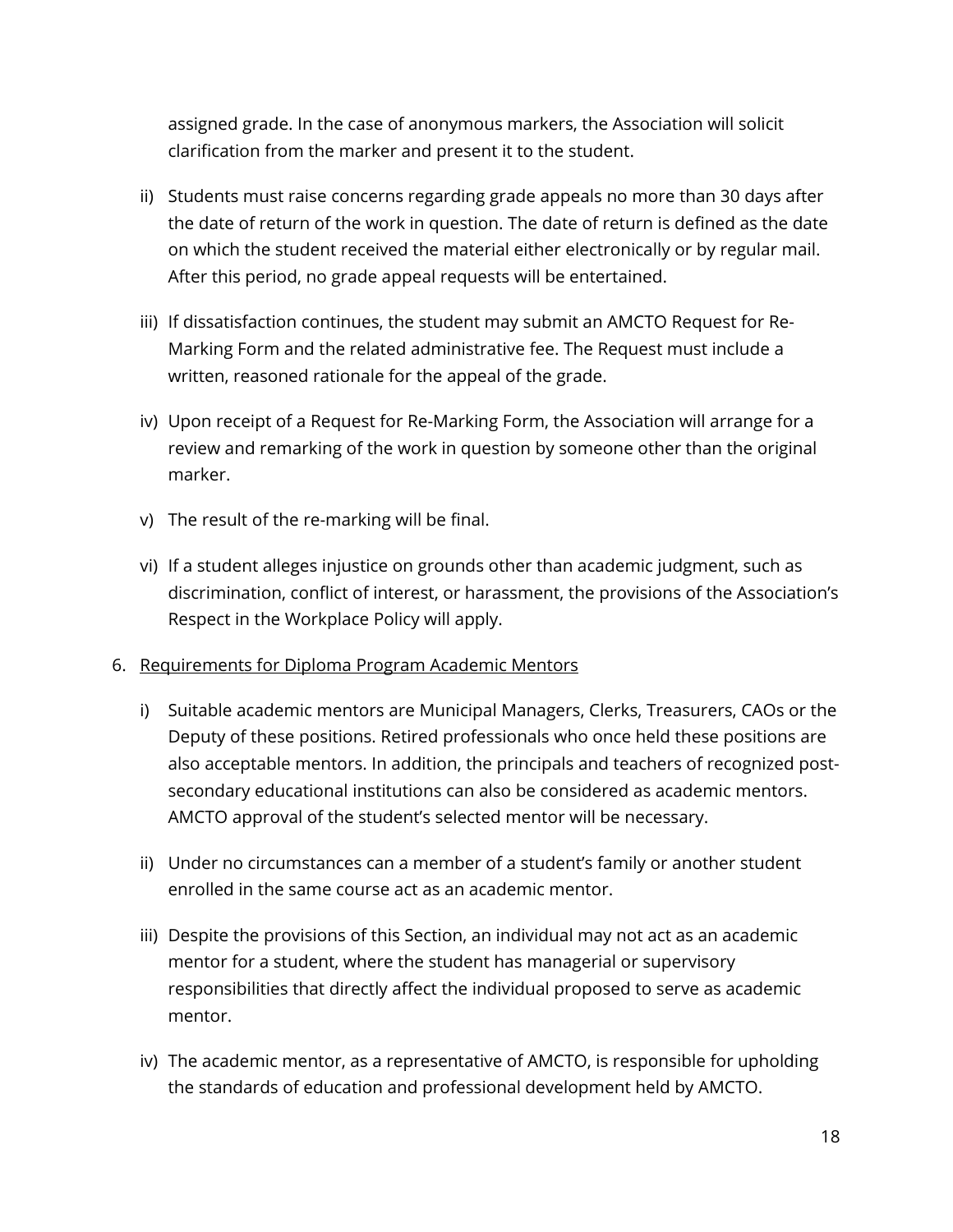- v) The academic mentor will negotiate his or her fee directly with the requesting student and report the outcome of those negotiations to AMCTO.
- vi) The academic mentor will guide the student to develop their research topic and thesis question in order to submit a successful Research Application that ensures an appropriate and achievable level of difficulty, focus, and relevance.
- vii) The academic mentor will guide the student in creating and adhering to a Progress Schedule for their research.
- viii)The academic mentor will actively guide the student through the course of academic research and study by engaging the student in one-to-one conversation. The frequency of these meetings is to be determined by a consensus between the mentor and the student.
- ix) The academic mentor is responsible for further guiding the student's progress by recommending additional secondary source research materials that would help the student reach his or her goals. All of these additional resources are to be appropriately referenced.
- x) The academic mentor will review all drafts produced by the student, and critique the work on the basis of factual accuracy, clarity of thought, relevancy to stated thesis, grammatical correctness and insight.
- xi) The academic mentor will act as coach, encourager, and academic counsellor to the student throughout the period of their agreement.
- xii) Upon completion of the course, the academic mentor must not keep any of the student's work (in whatever form that work has taken) in his or her possession.
- xiii)Should the need arise, the academic mentor will have recourse to support and advice from AMCTO with regard to the mentor's duties and responsibilities.

### 7. Requirements for In-Class Course Offerings

i) The provisions of this Section apply only to courses that are not operated directly through post-secondary institutions.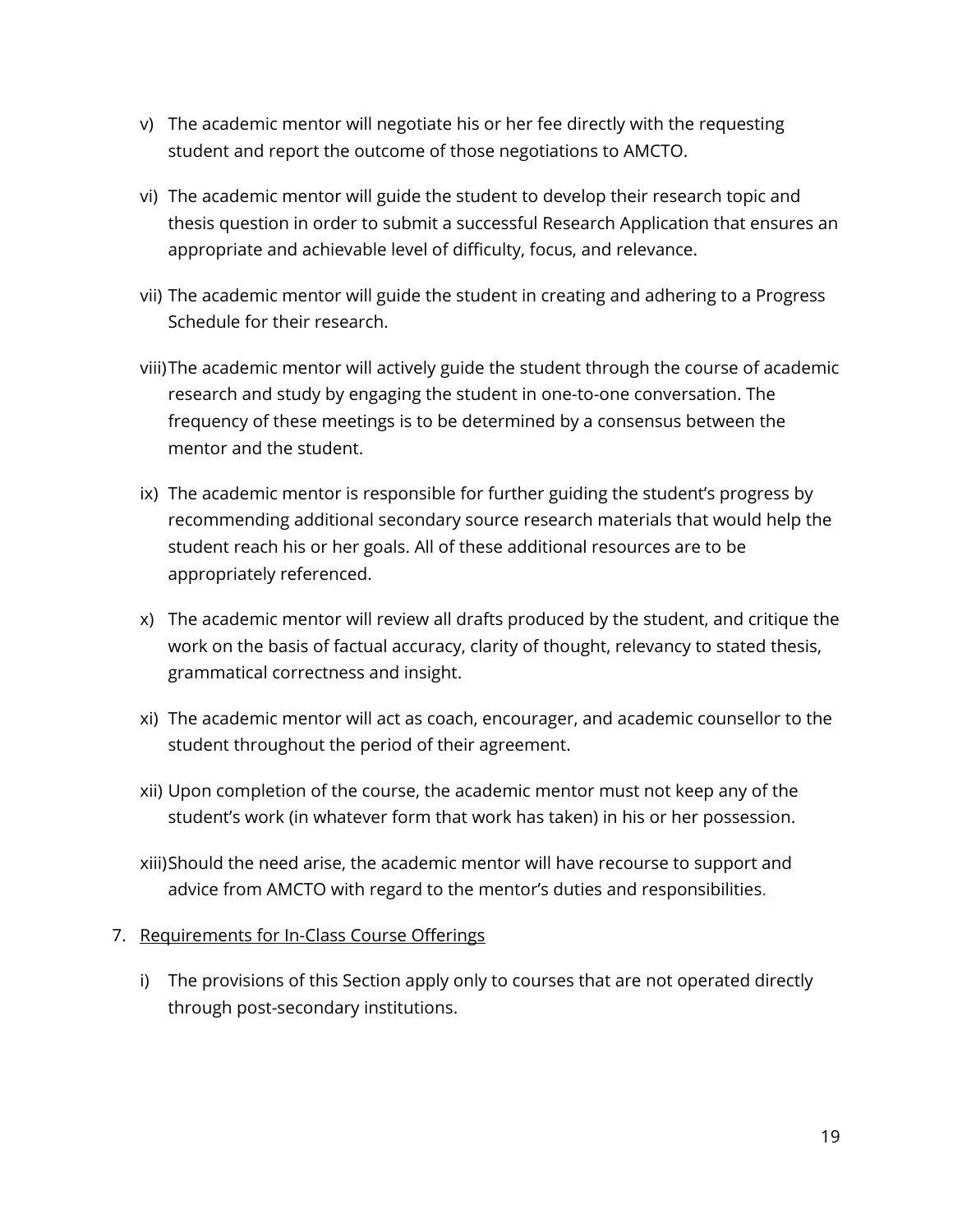ii) Persons who wish to act as an instructor for one of the Association's education programs must be approved by the Manager – Education Services. This approval must be obtained prior to a person offering instruction for any course.

Minimum qualifications:

- Minimum of five years' experience in municipal administration at the management level or equivalent professional expertise.
- Excellent written, verbal, interpersonal and communication skills.
- Demonstrated experience in adult education.
- Demonstrated knowledge of the subject matter.
- iii) The instructor must provide the Association with updates regarding the status/progress of the course on an ongoing basis.
- iv) Course materials used must be those provided by the AMCTO. From time to time, instructors may bring supplementary material such as sample by-laws, for visual examples only.
- v) Course materials for units of a particular program should be acquired Unit by Unit to ensure that the most current material is provided to the students.
- vi) The municipality or organization offering the course will be invoiced for each Unit by AMCTO and AMCTO, at its discretion, may require payment prior to the material being supplied.
- vii) The instructor must provide a copy of the course schedule at the time the request for purchase of materials is submitted.
- viii) At the discretion of the instructor, the exams may be written closed book under supervision of the instructor or they may be written in an open book format subject to a prescribed time constraint.

#### 8. Requirements for Course Markers

i) AMCTO Course Marker qualifications are as follows: